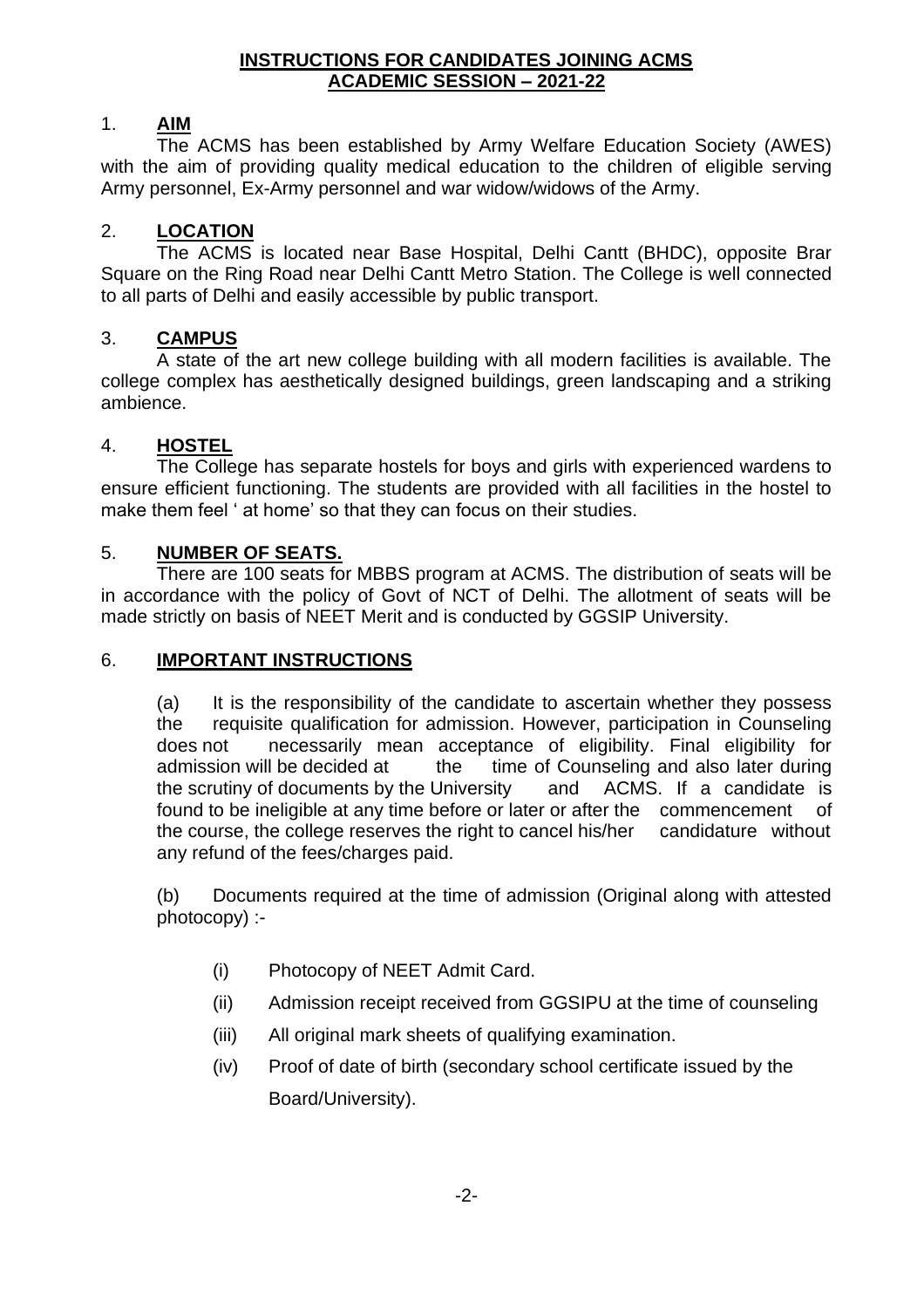- (v) Certificate and mark sheet of the qualifying examination issued by the Board/University from which he/she passed the 10+2 or equivalent examination.
- (vi) Migration certificate.
- (vii) Conduct and character certificate from the head of the institution from where qualifying examination was passed or from a Gazetted Officer.
- (viii) SC/ST certificate (if applicable).
- (ix) Proof of eligible category as per Appendix 10 A to 10 D of part I of the admission brochure to be filled by Army Personnel candidates and signed by the competent authority (Submit as applicable)
- (x) Original & photocopy of PPO, service record/discharge book, identity card ( in original only) serving certificate and dependent/ECHS card.
- (xi) 12 passport size and 04 stamp size photographs.
- (c) The under mentioned affidavit as per format attached to these instructions are required to be prepared on **Non Judicial Stamp Paper of Rs. 50/ and duly attested from Notary Public/First Class Magistrate from State of Delhi.** 
	- (i) Undertaking by parent/guardian regarding training in ACMS as per Appendix -1
	- (ii) Undertaking by student regarding training in ACMS as per Appendix-2
	- (iii) Acceptance from student and parent/guarding regarding Code of Conduct of ACMS as per Appendix – 3
	- (iv) Gap Certificate (if applicable) as per Appendix -4
	- (v) Any hike in tuition fee by the SFRC/GGSIPU Appendix  $-5$
	- (vi) Undertaking by student regarding MCI Regulations on anti raging as per Appendix-8
	- (vii) Undertaking by parent/guardian regarding MCI Regulations of anti ragging as per Appendix -9
- (d) The under mentioned affidavit as per format attached to these instructions are required to be prepared on **Non Judicial Stamp Paper of Rs. 100/ and duly attested from Notary Public/First Class Magistrate from State of Delhi**
	- (i) Undertaking by student regarding admission (Court case) as per Appendix – 6.

(ii) Undertaking by parent regarding admission (Court case) as per Appendix -7.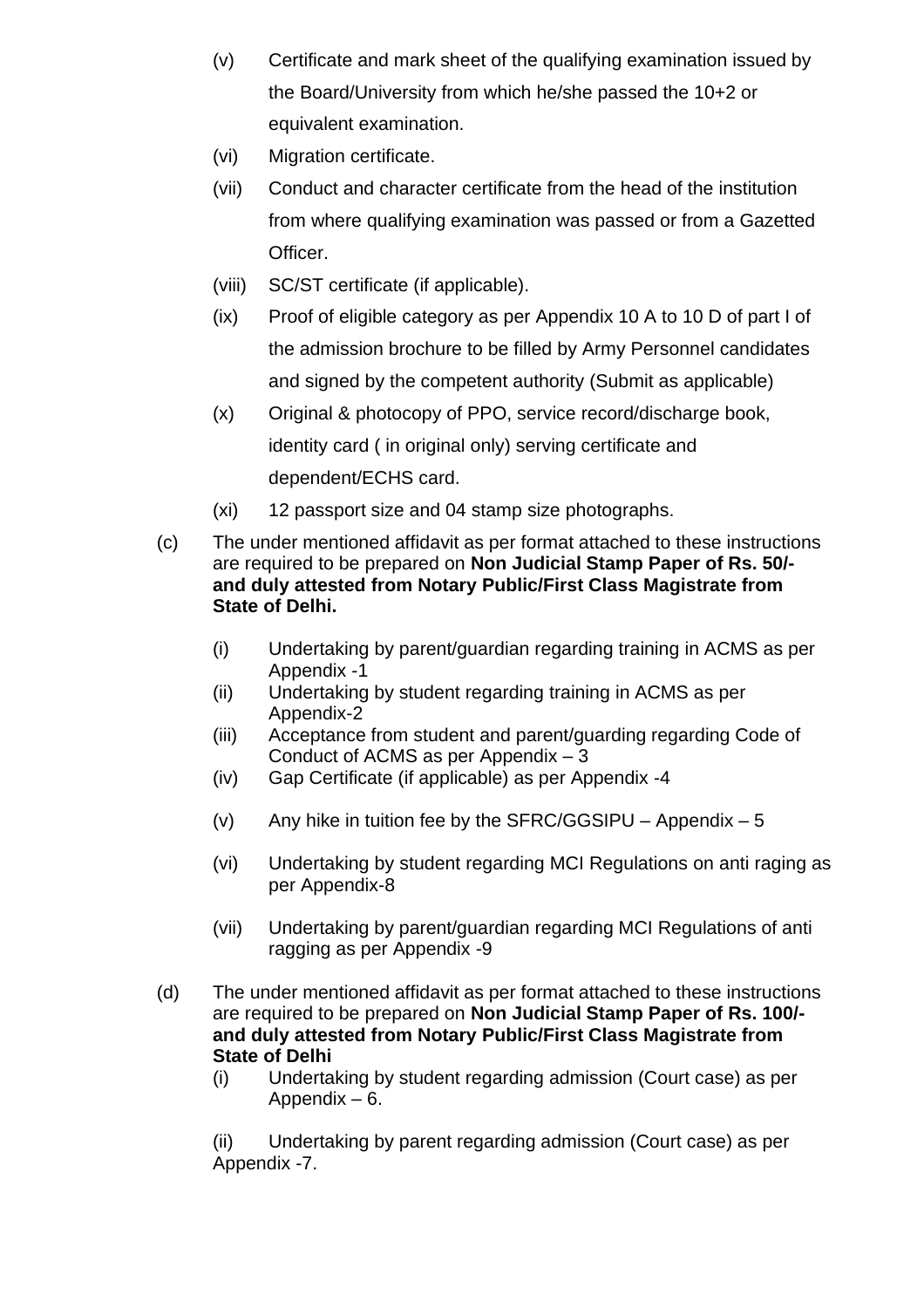### 7. **FEE AND OTHER CHARGES**

# **COLLEGE & HOSTEL FEE AMOUNT TO BE PAID BY NEW BATCH 2021**

| (a)       | <b>COLLEGE FUND ACCOUNT ACMS "</b> |               |                                       |
|-----------|------------------------------------|---------------|---------------------------------------|
| S         | Details of fee                     | <b>Amount</b> |                                       |
| <b>No</b> |                                    |               |                                       |
| (i)       | *College Tuition Fee (Less         |               |                                       |
|           | Rs.40,000/- deposited in           | 392,000       |                                       |
|           | University)                        |               |                                       |
| (ii)      | <b>Refundable Security</b>         |               |                                       |
|           | deposit                            | 15,000        |                                       |
| (iii)     | <b>University exam fee</b>         |               |                                       |
|           |                                    | 18,000        |                                       |
| (iv)      | <b>Student activity fee</b>        |               |                                       |
|           |                                    | 1,000         |                                       |
| (v)       | Student alumni                     |               |                                       |
|           | association                        | 5,000         |                                       |
| (vi)      | <b>VSK</b>                         | 120           |                                       |
| (vii)     |                                    |               |                                       |
|           | <b>Admission Fee</b>               | 1,000         |                                       |
|           | <b>Total</b>                       |               | (Rupees Four lakh thirty two thousand |
|           |                                    | 4,32,120      | one hundred twenty only)              |

## **(a) '' COLLEGE FUND ACCOUNT ACMS ''**

#### **(b) '' HOSTEL FUND ACCOUNT ACMS ''**

| $\sim$    |                              |               |                                        |
|-----------|------------------------------|---------------|----------------------------------------|
| S         | <b>Details of fee</b>        | <b>Amount</b> |                                        |
| <b>No</b> |                              |               |                                        |
| (i)       | <b>Refundable Security</b>   |               |                                        |
|           | deposit                      | 30,000        |                                        |
| (iii)     | <b>Hostel Infrastructure</b> |               |                                        |
|           | development charges          | 19,500        |                                        |
| (iii)     | Advance (3 x 3700) Three     |               |                                        |
|           | months Hostel charges        | 11,100        |                                        |
| (iv)      |                              |               |                                        |
|           | <b>Hostel Admission Fee</b>  | 1,000         |                                        |
|           | <b>Total</b>                 |               | (Rupees Sixty one thousand six hundred |
|           |                              | 61,600        | only)                                  |

**\*Fee can be remitted through following :-**

**i. Online Link in ACMS website under students portal**

**OR**

 **Ii DD in favour of Army College of Medical Sciences payable at New Delhi.**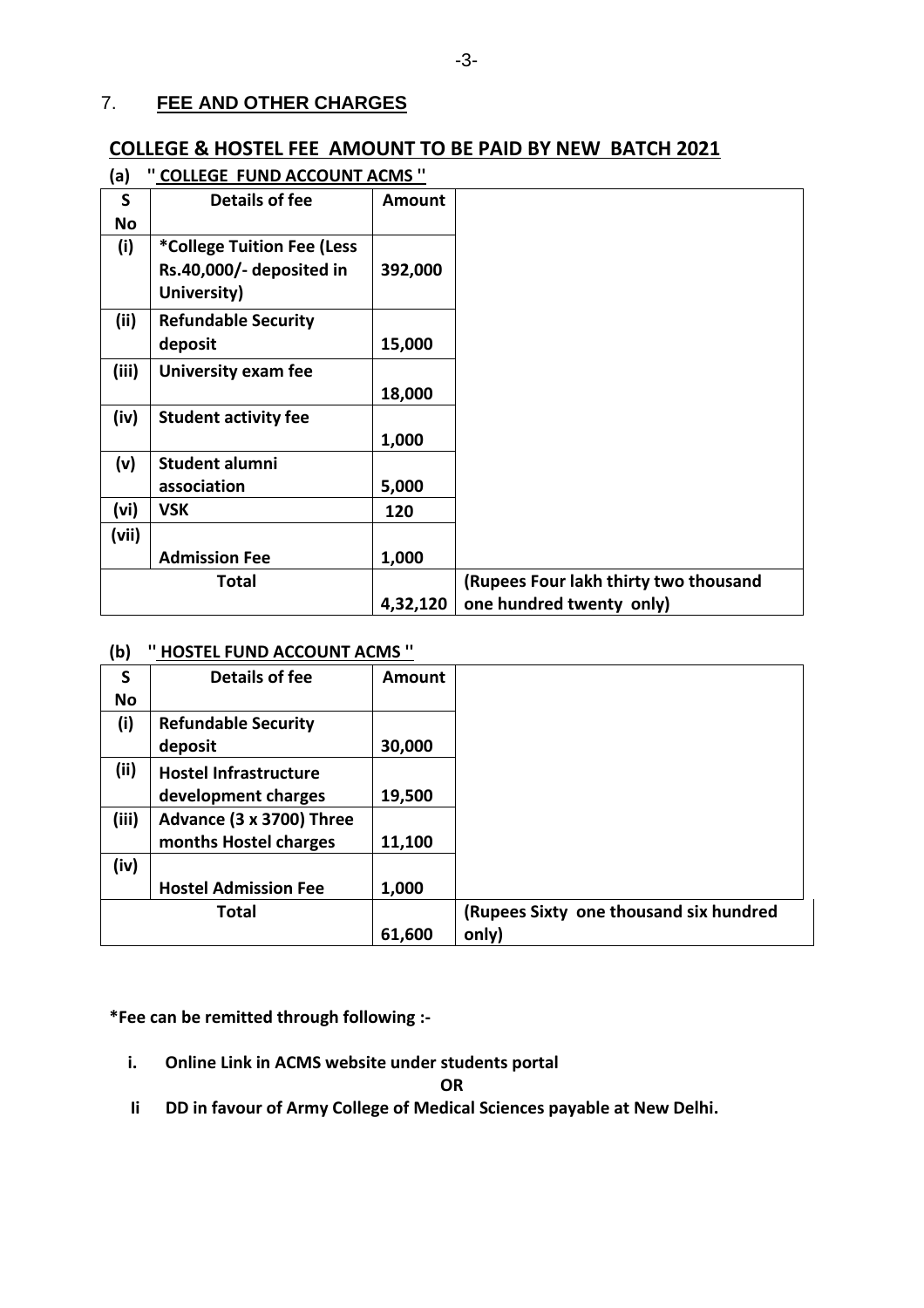#### $-4-$

#### 8. **MEDICAL EXAMINATION OF SELECTED CANDIDATES**

The selected candidate will bring a Medical Certificate as per GGSIPU Brochure  $(Appx 6)$ 

The list of items required at the time of joining the hostel is attached. 9. Accommodation for parents shall not be provided at the time of joining of the candidate.

#### $10.$ **IMPORTANT NOTES**

- During the 41/<sub>2</sub> years course of MBBS (total 9 semesters) fee will be  $(a)$ charged on annual basis i.e for 2 semesters each. However for 9<sup>th</sup> semester, 50% of the annual fee shall be charged.
- Hostel is compulsory for the fresher batch. However, next year onwards it  $(b)$ is optional.
- Students are not permitted to keep two/four wheelers in the hostel.  $(c)$
- Selected candidates are required to complete all undertakings/affidavits  $(d)$ duly notarized from State of Delhi and preparation of bank drafts on Day of Admission.
- Students to bring soft copy of their original documents for uploading on  $(e)$ college website. Link will be provided at the time of reporting in the college.

Col A K Smah (Retd) For Dean

File No. 2253/Students/Est/ACMS

Army College of Medical Sciences Near Base Hospital Delhi Cantt New Delhi - 110010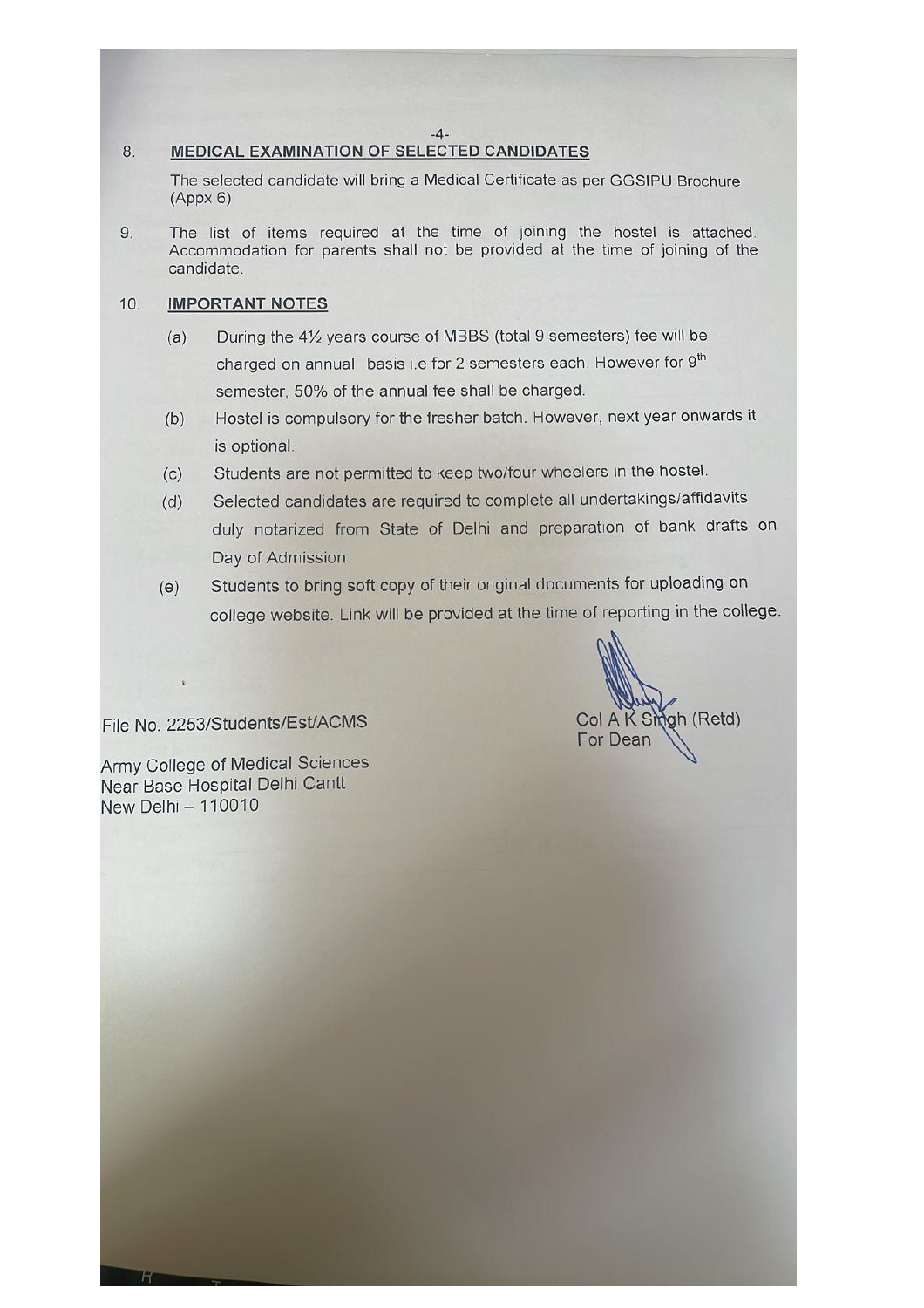# **ITEMS REQUIRED AT THE TIME OF JOINING HOSTEL**

Following items will be required by each student at time of reporting to the hostel:-

| S. No | <b>Items</b>                                      | Qty                                 |
|-------|---------------------------------------------------|-------------------------------------|
| 1.    | Uniform (white shirts full sleeves & black pants) | 02 Sets                             |
| 2.    | Formal wear                                       | 02 pairs incl necktie and shoes     |
| 3.    | <b>Black Shoes</b>                                | 01                                  |
| 4.    | Sportswear (Shorts, Tees)                         | 02 each                             |
| 5.    | Sports shoes                                      | 01                                  |
| 6.    | <b>Bathroom Slippers</b>                          | 01                                  |
| 7.    | <b>Bed Sheet</b>                                  | 02                                  |
| 8.    | Pillow                                            | 01                                  |
| 9.    | Pillow cover                                      | 02                                  |
| 10.   | Counterpane for bed                               | 01                                  |
| 11.   | Quilt/Thick Blanket for winters                   | 01                                  |
| 12.   | Curtains (Length -9ft)                            | 03 Nos                              |
| 13.   | Door Mat                                          | 01                                  |
| 14.   | <b>Bucket</b>                                     | 01                                  |
| 15.   | Mug                                               | 01                                  |
| 16.   | Personal effects                                  | Set of soap, soap case, toothpaste, |
|       |                                                   | toothbrush, combs, shaving          |
|       |                                                   | accessories (as applicable),        |
|       |                                                   | innerwear, handkerchiefs etc        |
| 17.   | Floor wiper                                       | 01                                  |
| 18.   | Floor wiping cloth                                | 01                                  |
| 19.   | Dustbin, covered, 12" ht                          | 01                                  |
| 20.   | Soft broom                                        | 01                                  |
| 21.   | Clothes hangers                                   | 06                                  |
| 22.   | Umbrella                                          | 01                                  |
| 23.   | Torch                                             | 01                                  |
| 24.   | <b>Table Cloth</b>                                | 01 (5 x 3 ft( (Optional)            |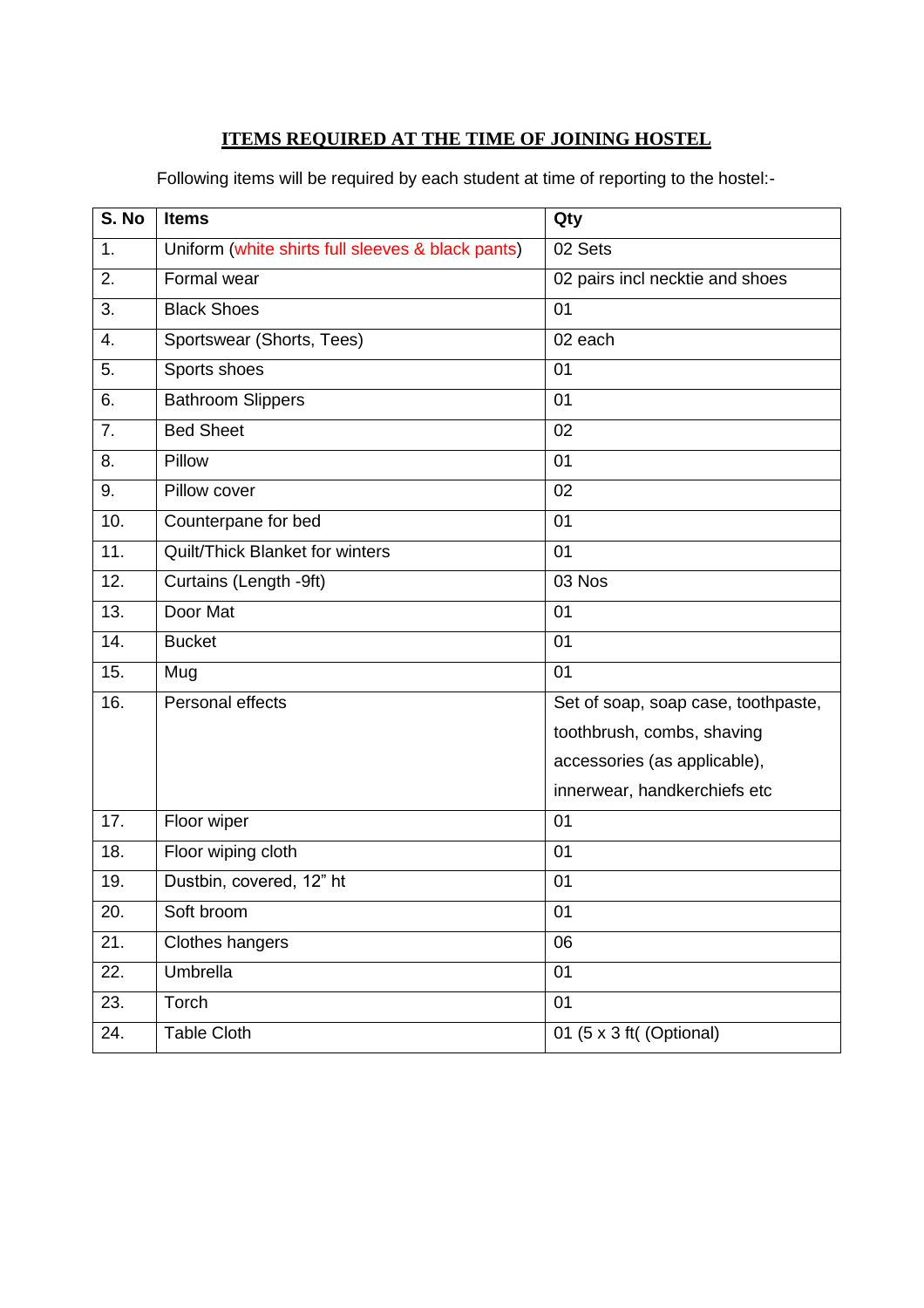#### **UNDERTAKING BY STUDENT**

 $I,$ has taken admission/ is studying in Army College of Medical Sciences, Delhi Cantt-110010 (hereinafter referred as "ACMS") in 2021-2026 for MBBS Programme, have understood that during the said course the ACMS shall be arranging Military Training Camps/ Industrial Visits/ Educational Tours/ Field work/ Placement Visits/ Attending Seminars, Conferences, Workshops, Quiz Competitions, Annual Functions/ Participation in Cultural/ Technical Competition of other Institutions/ Universities, attending training programmes, presentation of research paper and participation in any other co-curricular & extra co-curricular activities, out of the Campus to different places, (within India and abroad), with a view to give practical overview/ exposure to the students about their respective fields.

I here by irrevocably undertake that:-

1. I shall follow the rules and regulations as laid by ACMS for the above said activities/ tours, which have been clearly read and understood by me.

2. I shall not break any of those rules & regulations and also the laws of the Country.

3. I shall not indulge in any activities other than my duties and obligations.

4. I shall not indulge in any unlawful activities.

5. I shall not do anything which may cause any injury or damage to me or to any other person. In that case I shall make good the losses caused by me.

6. I shall keep my visa papers and other travelling documents with full security.

7. I shall observe strict discipline and follow the instructions of the Teachers/ Professors/ Attendants and other authorities during my stay.

8. I shall not do anything while undergoing studies during the tour and otherwise also, which may bring disrepute to ACMS.

9. I have taken the necessary Insurance Policy, and ACMS will not be having any liability whatsoever, to bear, in case any accident/ mishap occurs with injury to me or injury caused by me to someone else.

10. I have taken the necessary permission/concurrence for my going on above said activities/ tours programmes, from my parent and they have set their hands on this document, ratifying the same.

11. My undertaking will be valid for my entire tenure in ACMS.

|    | Signed this _________________ day of _____________________ month of __________________ year                                                                                                                                    |                          |      |  |
|----|--------------------------------------------------------------------------------------------------------------------------------------------------------------------------------------------------------------------------------|--------------------------|------|--|
|    |                                                                                                                                                                                                                                | Signature of the Student |      |  |
|    |                                                                                                                                                                                                                                | Name                     |      |  |
| 1. |                                                                                                                                                                                                                                |                          |      |  |
|    |                                                                                                                                                                                                                                |                          | Name |  |
|    | Address and the contract of the contract of the contract of the contract of the contract of the contract of the contract of the contract of the contract of the contract of the contract of the contract of the contract of th |                          |      |  |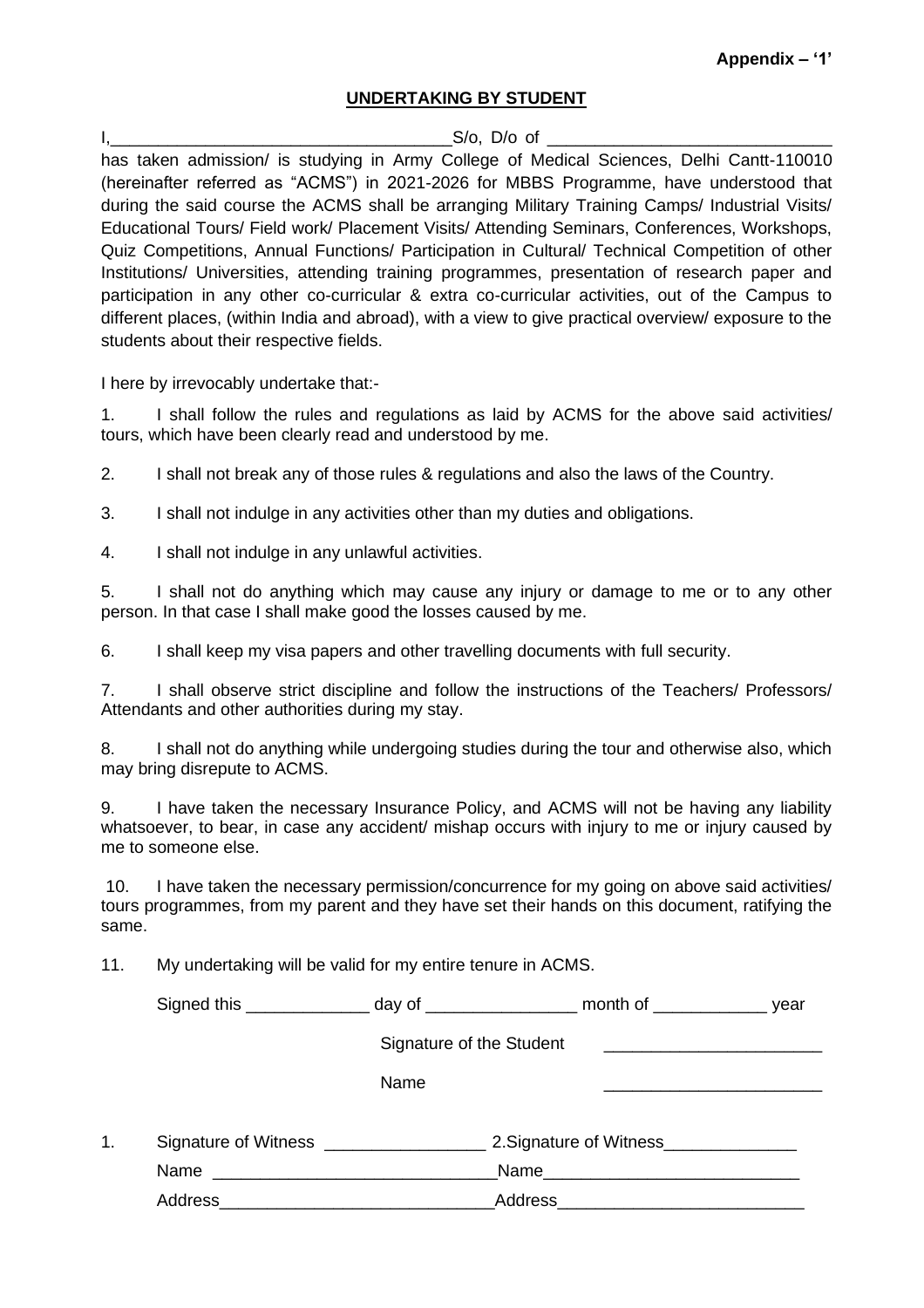#### **UNDERTAKING BY PARENT/GUARDIAN**

1. I,\_\_\_\_\_\_\_\_\_\_\_\_\_\_\_\_\_\_\_\_\_\_\_\_\_\_\_\_\_F/o, M/o, G/o \_\_\_\_\_\_\_\_\_\_\_\_\_\_\_\_\_\_\_\_\_\_\_\_\_\_who has taken admission/ is studying in **Army College of Medical Sciences, Delhi Cantt-110010**  (hereinafter referred as "ACMS") in 2021-2026 MBBS Programme have understood that during the said course the ACMS shall be arranging Military Training Camps/ Industrial Visits/ Educational Tours/ Field Work/ Placement Visits/ Attending Seminars, Conferences, Workshops, Quiz Competitions, Annual Functions/ Participation in Cultural/ Technical Competitions of other Institutions/ Universities, attending training programmes, presentation of research paper and participation in any other co-curricular & extra curricular activities, out of the Campus to different places, (within India and abroad) with a view to give practical overview/exposure to the students about their respective fields. I have gone through the guidelines/rules and regulations prescribed by the ACMS to be followed by their students & teachers/ faculty/ management members during the said tours, which I have found very appropriate, and the same has also been read and understood by my son/daughter who has also executed an undertaking to abide the same.

2. I hereby promise to indemnify and keep indemnified and harmless the ACMS, its parent body, their employees/ officials, from every type of loss (s) or damage (s) which may arise out from the action or inaction of my son/ daughter, during the said activities for the entire tenure in the ACMS and also from any claim arising from those action or inaction of my son/ daughter.

|    |                |      | Signed this _________________ day of ____________________ month of _________________ year |  |
|----|----------------|------|-------------------------------------------------------------------------------------------|--|
|    |                |      |                                                                                           |  |
|    |                | Name |                                                                                           |  |
| 1. |                |      |                                                                                           |  |
|    | Name           |      |                                                                                           |  |
|    | <b>Address</b> |      |                                                                                           |  |
|    |                |      |                                                                                           |  |
| 2. |                |      |                                                                                           |  |
|    | Name           |      |                                                                                           |  |
|    | <b>Address</b> |      |                                                                                           |  |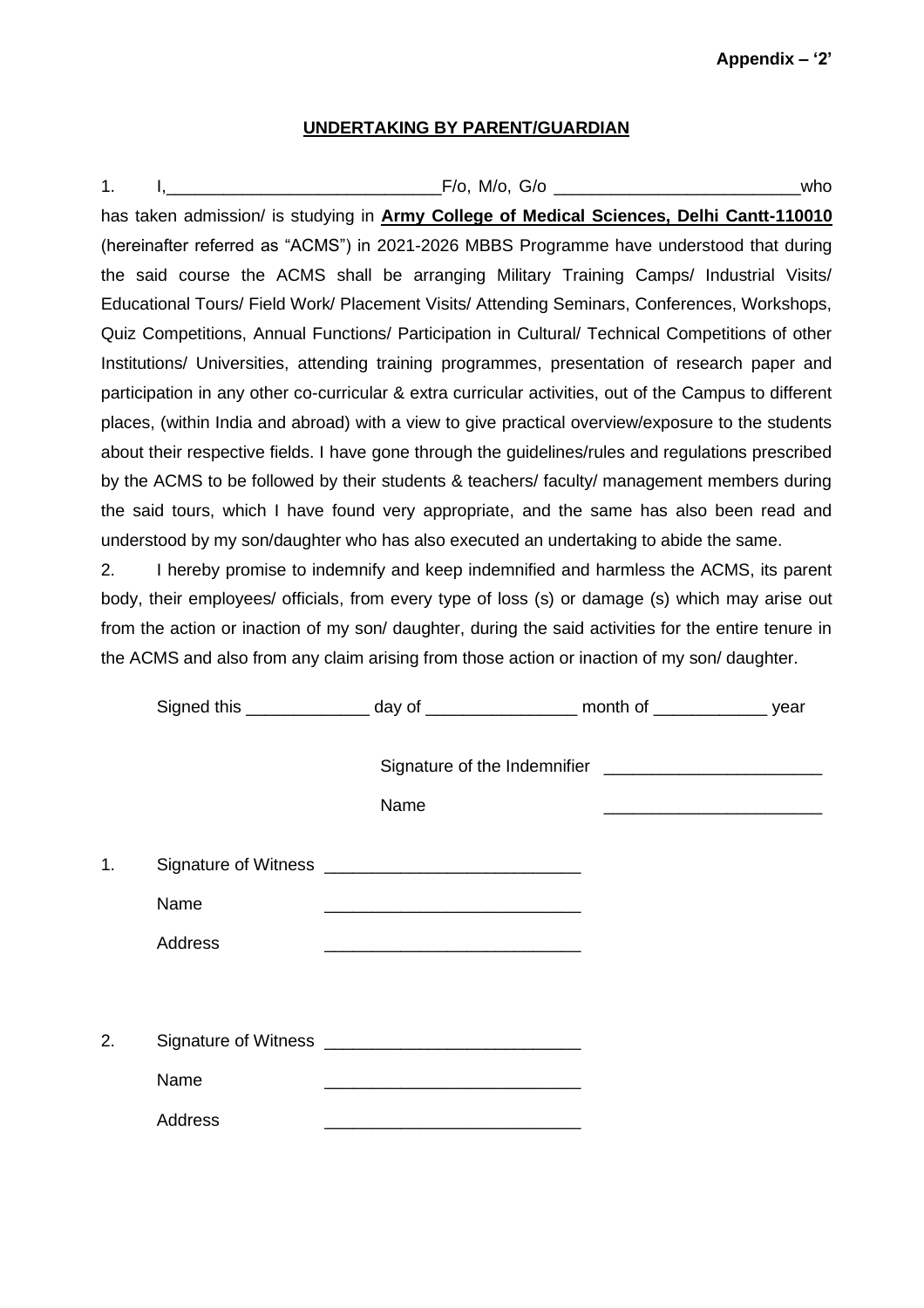#### **ACCEPTANCE CERTIFICATE**

1. It is certified that we **with the set of the set of the condidate**) and \_\_\_\_\_\_\_\_\_\_\_\_\_\_\_\_\_\_\_\_\_\_\_\_\_\_\_\_\_\_\_\_\_\_\_ (Father/ Mother/Guardian) have read the Code of Conduct of Army College of Medical Sciences (available on ACMS website) and undertake to

abide by the same.

2. The decision of Board of Management of Army College of Medical Sciences would be binding on us on all matters pertaining to admission and management of the above college.

3. We undertake and bind ourselves to pay tuition fee and other charges as laid down. We fully understand that the case of fee revision is under the consideration of Govt of NCT of Delhi. We also undertake to pay the revised fee and other charges as revised by ACMS from time to time and in case of default on our part, the Management of ACMS may take action as deemed fit including striking off my name from rolls of the college.

|    | Signed this _________________ day of ____________________ month of _________________ year |                                                                                                                                                                                                                               |                                               |  |
|----|-------------------------------------------------------------------------------------------|-------------------------------------------------------------------------------------------------------------------------------------------------------------------------------------------------------------------------------|-----------------------------------------------|--|
|    | Signature of Student __________________                                                   |                                                                                                                                                                                                                               | Signature of the Parent _____________________ |  |
|    |                                                                                           |                                                                                                                                                                                                                               |                                               |  |
|    |                                                                                           |                                                                                                                                                                                                                               |                                               |  |
| 1. |                                                                                           |                                                                                                                                                                                                                               |                                               |  |
|    | Name                                                                                      | <u> La componenta de la componenta de la componenta de la componenta de la componenta de la componenta de la comp</u>                                                                                                         |                                               |  |
|    | Address                                                                                   |                                                                                                                                                                                                                               |                                               |  |
|    |                                                                                           |                                                                                                                                                                                                                               |                                               |  |
|    |                                                                                           |                                                                                                                                                                                                                               |                                               |  |
| 2. |                                                                                           |                                                                                                                                                                                                                               |                                               |  |
|    | Name                                                                                      | <u> Listen de la contrada de la contrada de la contrada de la contrada de la contrada de la contrada de la contra</u>                                                                                                         |                                               |  |
|    | Address                                                                                   | the control of the control of the control of the control of the control of the control of the control of the control of the control of the control of the control of the control of the control of the control of the control |                                               |  |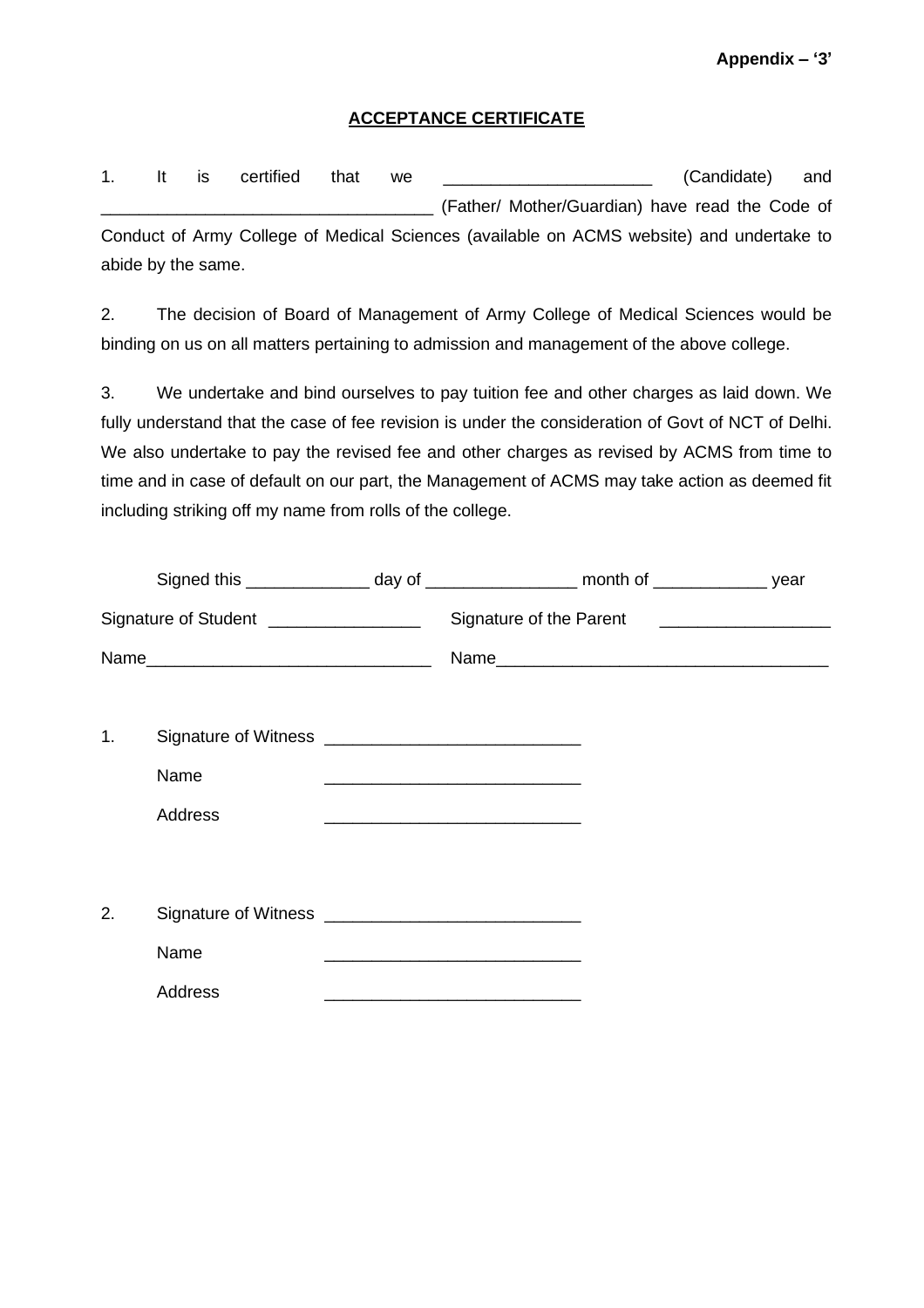## **Appendix – '4'**

# **GAP CERTIFICATE**

| 1. |                                        |                                                                                 |                                                                                                        |
|----|----------------------------------------|---------------------------------------------------------------------------------|--------------------------------------------------------------------------------------------------------|
|    |                                        | mereby state on solemn affirmation as under:                                    |                                                                                                        |
| 2. |                                        |                                                                                 | That I have passed 12 <sup>th</sup> standard from _____________________ during the year___________.    |
| 3. | admission in any College / University. |                                                                                 | During the year _____________________ till today i.e. ___________________________ I have not taken any |
| 4. | have concealed nothing.                |                                                                                 | Whatever stated above is true and correct to the best of my knowledge and belief and I                 |
| 5. |                                        | on any later date, my admission to ACMS at any stage is liable to be cancelled. | I fully understand that in case the information provided above by me is found to be wrong              |
|    |                                        |                                                                                 | Signed this ________________ day of __________________ month of _______________ year                   |
|    |                                        |                                                                                 |                                                                                                        |
|    |                                        |                                                                                 | Name                                                                                                   |
| 1. | Name<br>Address                        | <u> 1989 - Johann Barn, amerikansk politiker (d. 1989)</u>                      |                                                                                                        |
| 2. | Name<br><b>Address</b>                 |                                                                                 |                                                                                                        |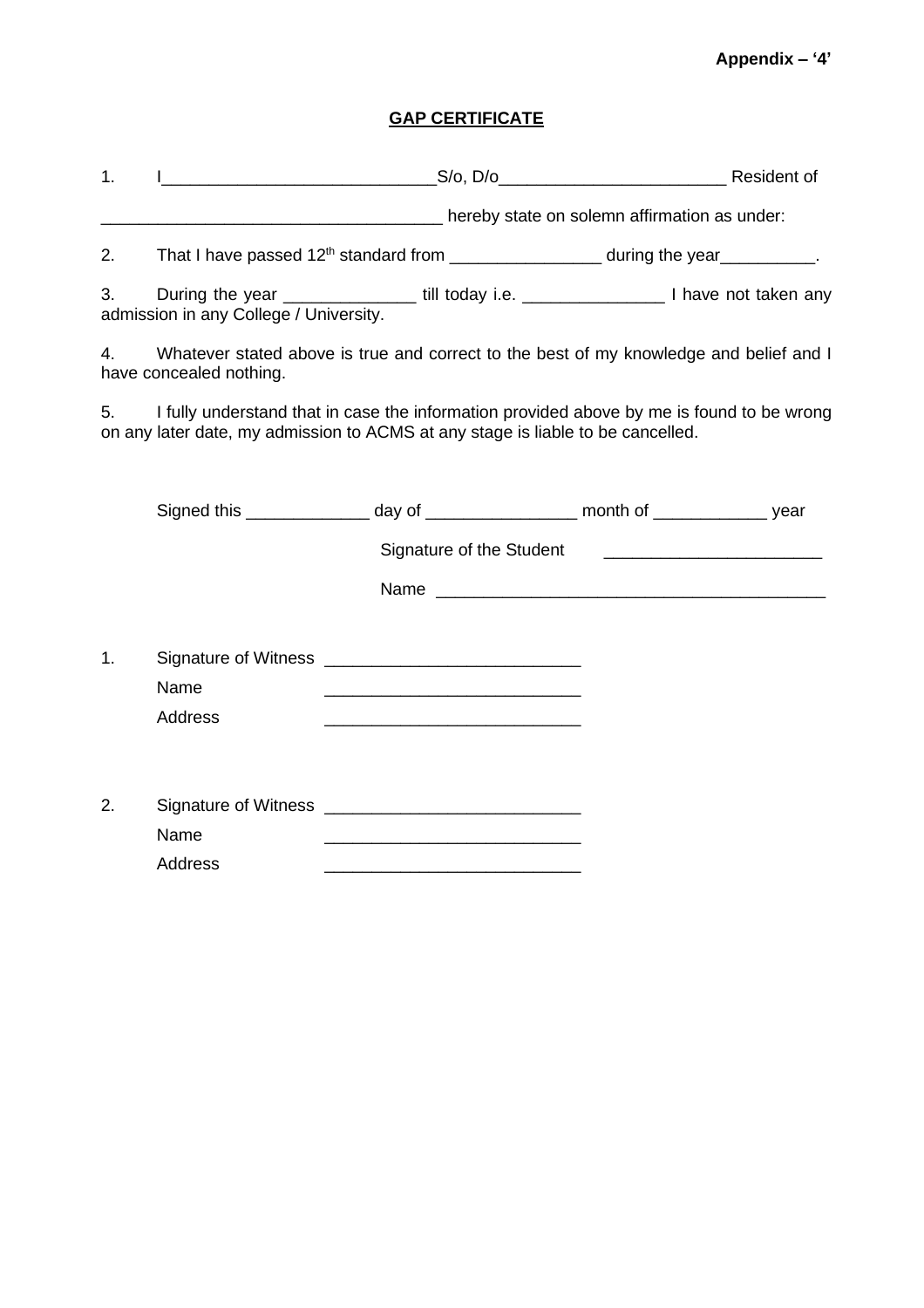#### **Appendix – '5'**

#### **UNDERTAKING BY THE STUDENT**

|             | $S/o$ , $D/o$ |     |    |
|-------------|---------------|-----|----|
| resident of |               |     |    |
|             |               | age | do |

hereby solemnly affirm and state as under:-

(a) I have applied for admission to the MBBS Programme in the Army College of Medical Sciences affiliated to Guru Gobind Singh Indraprastha University. My NEET Rank is \_\_\_\_\_\_\_\_\_\_\_.

(b) I am taking admission in Army College of Medical Sciences in category SC/ST/Wards of eligible Army Personnel.

(c) Fee as fixed by SFRC for 2019 batch is being paid by me now. I undertake that **ANY hike in tuition fee** by the SFRC/GGSIPU for said batch at belated stage would be recovered from me.

(d) I state that I shall comply with payment of revised fee as and when asked for.

#### **Deponent**

| <b>Verification:</b> |                                                                                                                                                                                                                                |  |
|----------------------|--------------------------------------------------------------------------------------------------------------------------------------------------------------------------------------------------------------------------------|--|
|                      |                                                                                                                                                                                                                                |  |
|                      | resident of the contract of the contract of the contract of the contract of the contract of the contract of the contract of the contract of the contract of the contract of the contract of the contract of the contract of th |  |
|                      | the above deponent do hereby verify that the contents of my above                                                                                                                                                              |  |
|                      | Affidavit are true and correct to best of my knowledge and belief. No part of it is false and                                                                                                                                  |  |
|                      | nothing material has been concealed there from.                                                                                                                                                                                |  |
|                      |                                                                                                                                                                                                                                |  |

Verified at Delhi on \_\_\_\_\_\_\_\_\_\_\_\_\_\_\_\_\_\_\_\_ day of \_\_\_\_\_\_\_\_\_\_\_\_\_\_\_\_\_\_\_\_\_\_\_\_\_\_\_\_\_\_\_

**Deponent**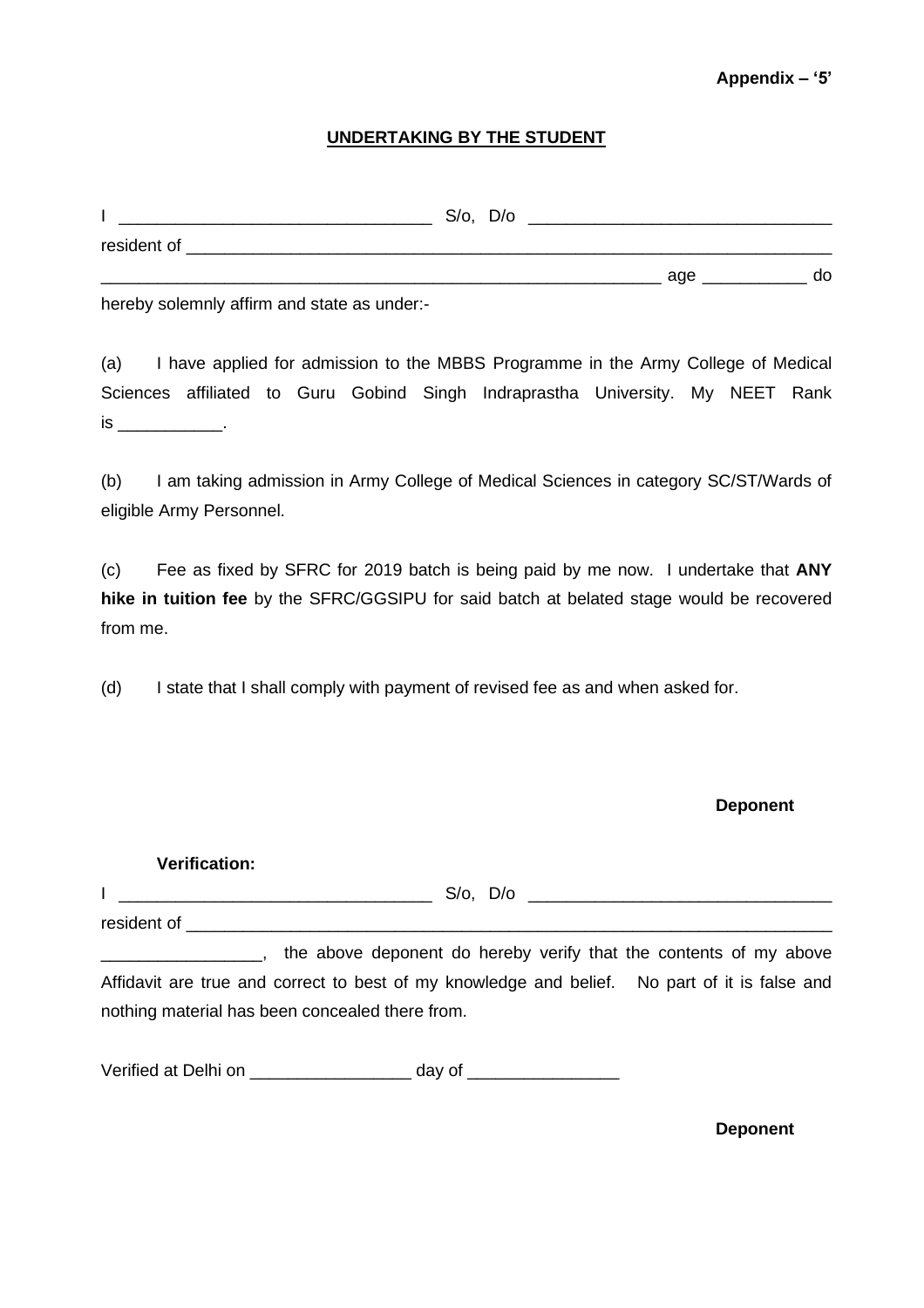#### **Appendix – '6'**

#### **AFFIDAVIT - 1**

|             |     | ,S/o,D/o                                        |
|-------------|-----|-------------------------------------------------|
| resident of |     |                                                 |
|             | age | do hereby solemnly affirm and state as under :- |

1. I have applied for admission to the MBBS Programme in the Army College of Medical Sciences affiliated to Guru Gobind Singh Indraprastha University. My NEET Rank is \_\_\_\_\_\_\_\_\_\_\_.

2. I am taking admission in Army College of Medical Sciences in category SC/ST/Wards of eligible Army Personnel with the knowledge that the entire admission process to this programme in Army College of Medical Sciences for the Academic Session 2013-14 is under Challenge before Hon'ble High Court of Delhi in Writ Petition (Civil) No 6076/2013- Abhishek Shrivastava & Ors Vs. Army College of Medical Sciences & Ors of 2013 and other connected matters.

3. I state that I shall not claim any equities in my favour in case I am given admission which is subsequently quashed by the Hon'ble Court.

|                                                 | Deponent                                                                                      |  |
|-------------------------------------------------|-----------------------------------------------------------------------------------------------|--|
| Verification:                                   |                                                                                               |  |
|                                                 | $.S/O$ $D/O$                                                                                  |  |
| resident of                                     |                                                                                               |  |
|                                                 | the above deponent do hereby verify that the contents of my above                             |  |
|                                                 | Affidavit are true and correct to best of my knowledge and belief. No part of it is false and |  |
| nothing material has been concealed there from. |                                                                                               |  |

Verified at Delhi on \_\_\_\_\_\_\_\_\_\_\_\_\_\_\_\_\_\_\_\_ day of \_\_\_\_\_\_\_\_\_\_\_\_\_\_\_\_\_\_\_\_\_\_\_\_\_\_\_\_\_\_\_

**Deponent**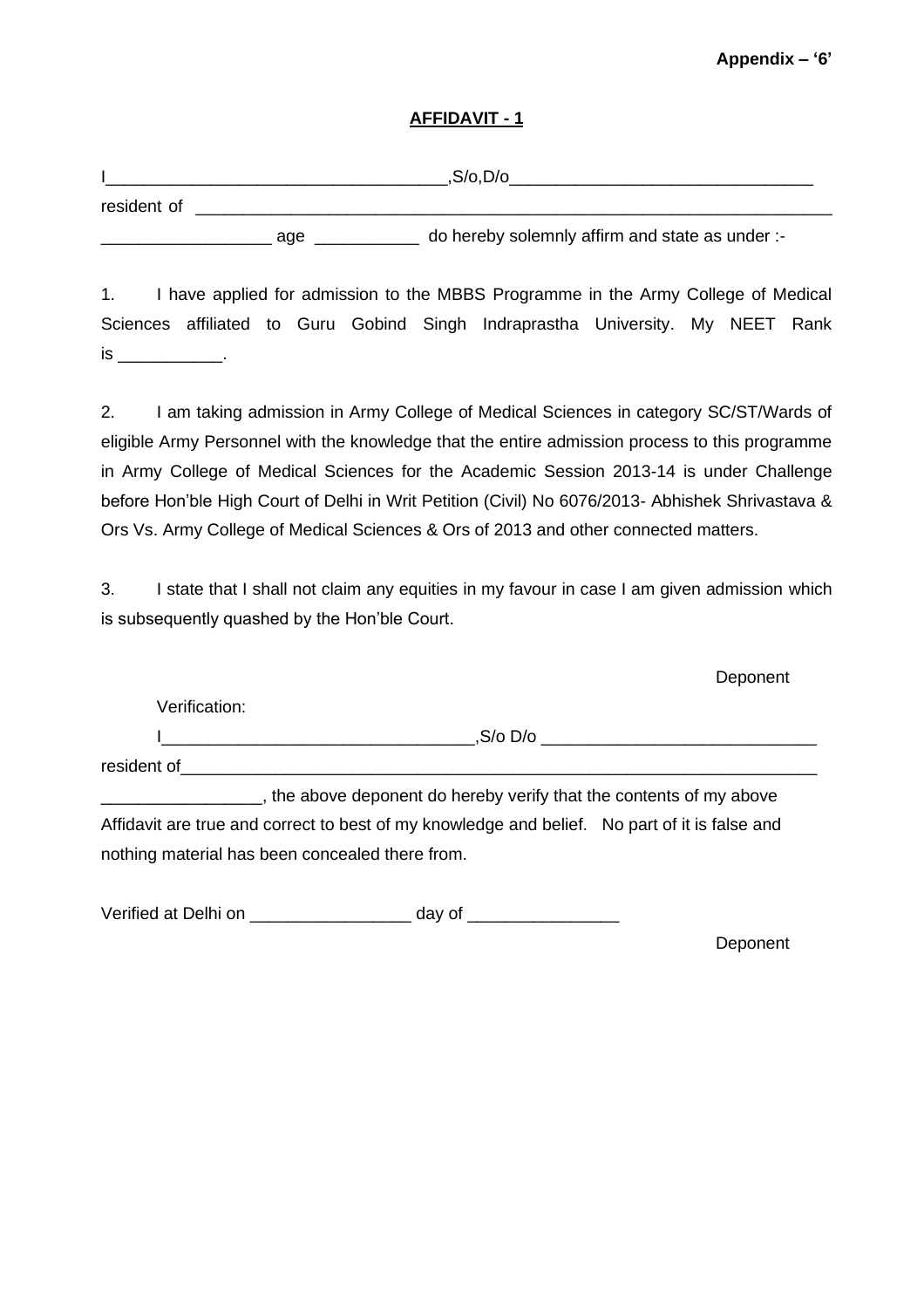#### **Appendix – 7**

#### **AFFIDAVIT – 2**

|    |                                                | $S$ /o $D$ /o | <u> 1980 - Andrea Andrew Maria (h. 1980).</u> |     |         |     |
|----|------------------------------------------------|---------------|-----------------------------------------------|-----|---------|-----|
|    |                                                |               | resident of ___________________               |     |         |     |
|    |                                                |               |                                               | age |         |     |
|    | do hereby solemnly affirm and state as under:- |               |                                               |     |         |     |
| 1. | son/daughter<br>My                             |               |                                               | has | applied | for |

admission to the MBBS Programme in the Army College of Medical Sciences affiliated to Guru Gobind Singh Indraprastha University. NEET Rank of my son/daughter is \_\_\_\_\_\_\_\_\_\_\_\_.

2. My son/daughter is taking admission in Army College of Medical Sciences in category SC/ST/Wards of eligible Army Personnel with the knowledge that the entire admission process to this programme in Army College of Medical Sciences for the Academic Session 2013-14 is under Challenge before Hon'ble High Court of Delhi in Writ Petition (Civil) No 6076/2013- Abhishek Shrivastava & Ors Vs. Army College of Medical Sciences & Ors of 2013 and other connected matters.

3. I state that I shall not claim any equities in my favour or in favour of my son in case my son/daughter is given admission which is subsequently quashed by the Hon'ble Court.

|                 | Deponent                                                          |  |
|-----------------|-------------------------------------------------------------------|--|
| Verification: I | $S$ /o, $D$ /o                                                    |  |
| resident of     |                                                                   |  |
|                 | the above deponent do hereby verify that the contents of my above |  |

Affidavit are true and correct to best of my knowledge and belief. No part of it is false and nothing material has been concealed there from.

Verified at Delhi on \_\_\_\_\_\_\_\_\_\_\_\_\_\_\_\_\_\_\_\_ day of \_\_\_\_\_\_\_\_\_\_\_\_\_\_\_\_\_\_\_\_\_\_\_\_\_\_\_\_\_\_\_

Deponent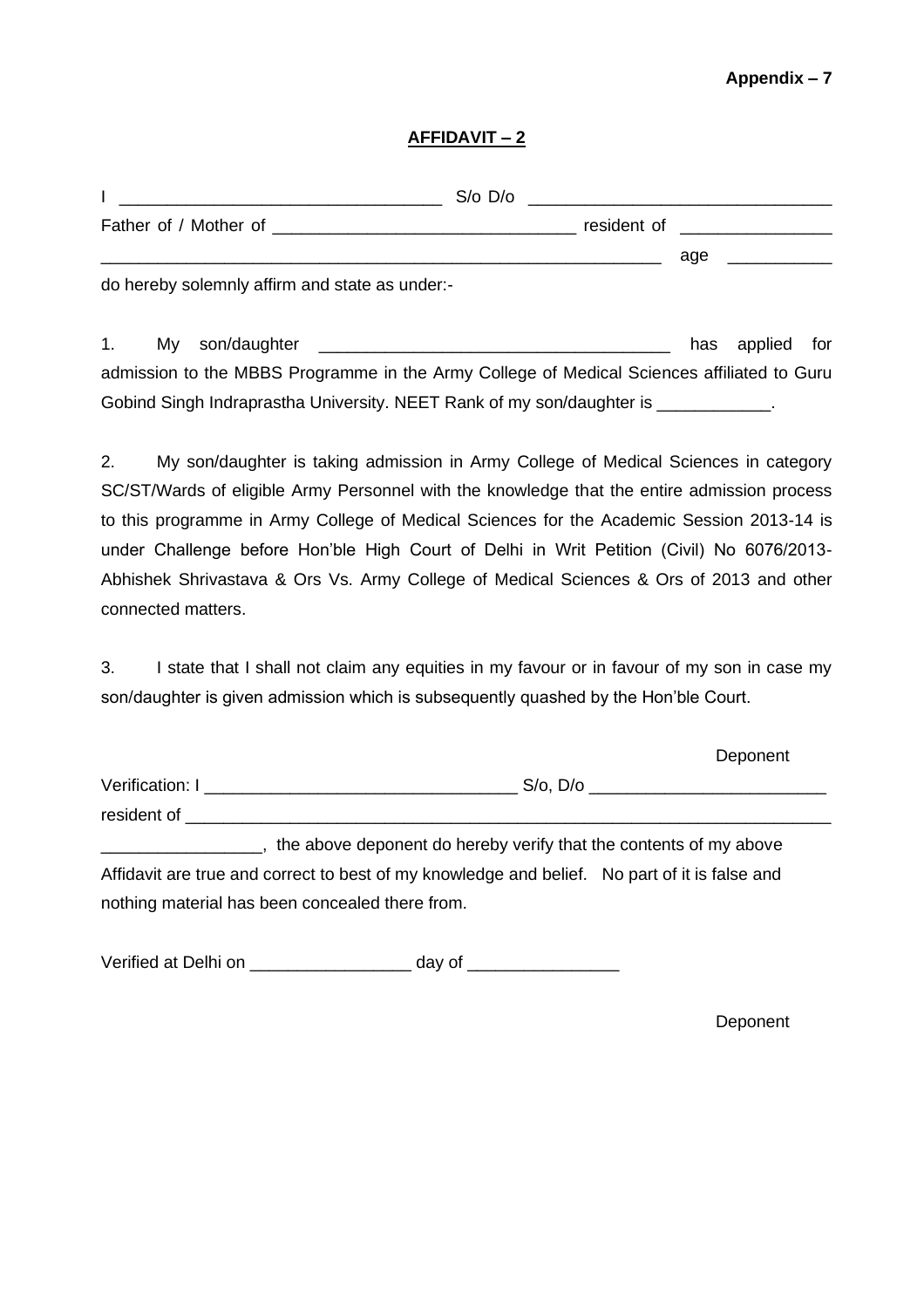#### **UNDERTAKING BY THE STUDENT**

1. I, \_\_\_\_\_\_\_\_\_\_\_\_\_\_\_\_\_\_\_\_\_\_\_\_\_\_S/o, D/o of Mr./Mrs./Ms.\_\_\_\_\_\_\_\_\_\_\_\_\_\_\_\_\_\_\_\_\_\_\_\_\_\_ have carefully read and fully understood the law prohibiting ragging and the directions of the Hon'ble Supreme Court and the Central/State Government in this regard.

2. I have received a copy of the MCI Regulations on Curbing the Menace of Ragging in Higher Educational Institutions, 2009.

3. I hereby undertake that:

|          |  |  |  |  |  |  | I will not indulge in any behavior or act that may come under the definition of |  |
|----------|--|--|--|--|--|--|---------------------------------------------------------------------------------|--|
| ragging. |  |  |  |  |  |  |                                                                                 |  |

(b) I will not participate in or abet or propagate ragging in any form.

(c) I will not hurt anyone physically or psychologically or cause any other harm.

4. I hereby agree that if found guilty of any aspect of ragging, I may be punished as per the provisions of the MCI Regulations mentioned above and/ or as per the law in force.

|    |                        | Signed this _________________ day of _____________________ month of _________________ year                            |                                               |  |
|----|------------------------|-----------------------------------------------------------------------------------------------------------------------|-----------------------------------------------|--|
|    |                        | Signature of the Student                                                                                              | <u> 1989 - Andrea Andrew Maria (h. 1989).</u> |  |
|    |                        | Name                                                                                                                  |                                               |  |
| 1. | Name<br>Address        | <u> 1989 - Johann Barbara, martin amerikan basal dan berasal dan berasal dalam basal dalam basal dalam basal dala</u> |                                               |  |
| 2. |                        | Signature of Witness <b>container and the Signature of Witness</b>                                                    |                                               |  |
|    | Name<br><b>Address</b> |                                                                                                                       |                                               |  |
|    |                        |                                                                                                                       |                                               |  |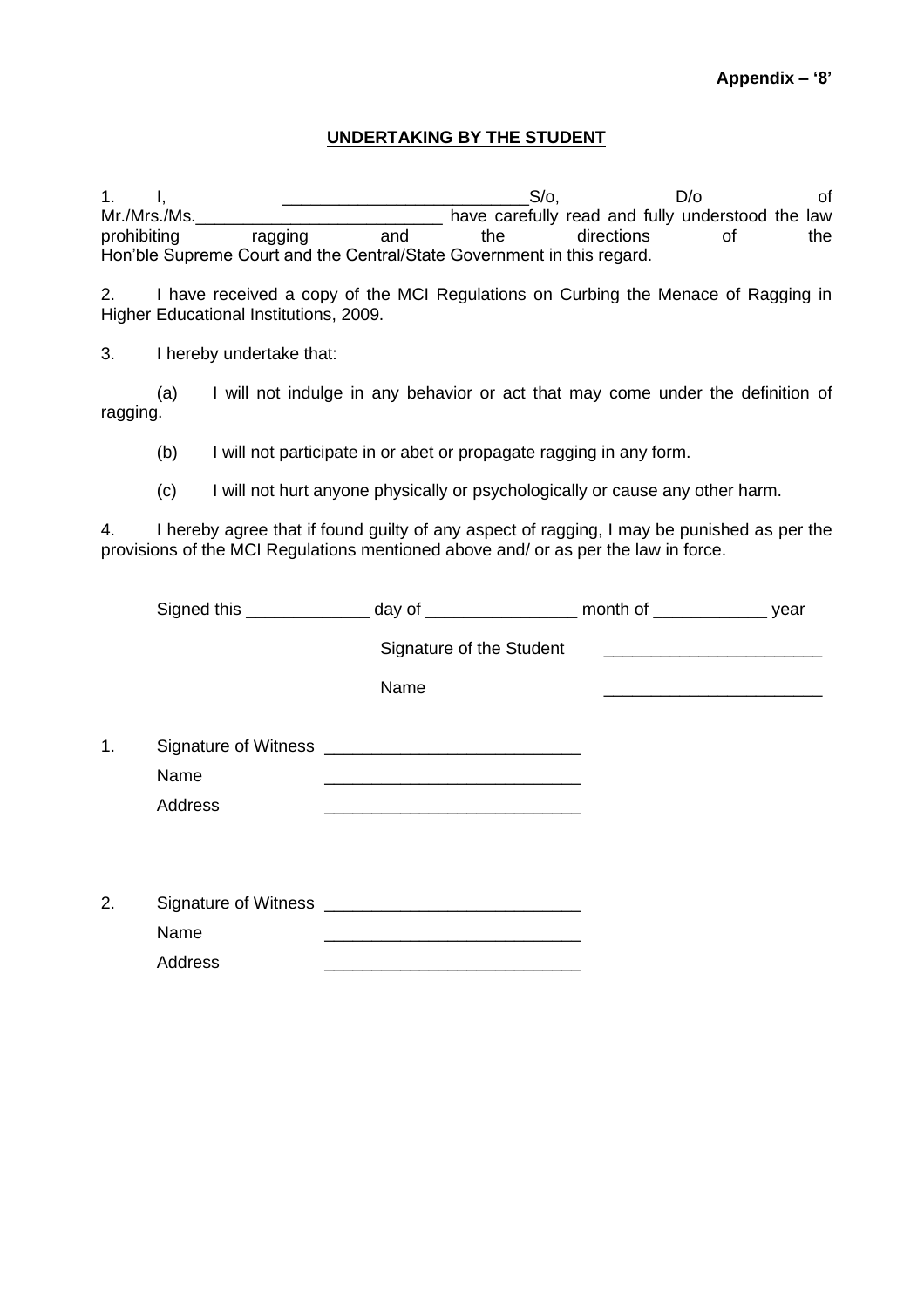#### **UNDERTAKING BY PARENT/GUARDIAN**

1. I, \_\_\_\_\_\_\_\_\_\_\_\_\_\_\_\_\_\_\_\_\_\_\_\_\_\_\_\_\_\_\_\_ F/o, M/o, G/o \_\_\_\_\_\_\_\_\_\_\_\_\_\_\_\_\_\_\_\_\_\_\_\_ have carefully read and fully understood the law prohibiting ragging and the directions of the Hon'ble Supreme Court and the Central/State Government in this regard as well as the MCI Regulations on Curbing the Menace of Ragging in Higher Educational Institutions, 2009.

2. I assure you that may son/daughter/ward will not indulge in any act of ragging.

3. I hereby agree that if he/she is found guilty of any aspect of ragging, he/she may be punished as per the provisions of the MCI Regulations mentioned above and/or as per the law in force.

|    |         | Signed this ________________ day of ___________________ month of _______________ year                                 |                                                                                                                      |  |
|----|---------|-----------------------------------------------------------------------------------------------------------------------|----------------------------------------------------------------------------------------------------------------------|--|
|    |         | Signature of the Parent<br>Name                                                                                       | <u> 1980 - Johann Barbara, martxa alemaniar argumento de la contrada de la contrada de la contrada de la contrad</u> |  |
|    |         |                                                                                                                       |                                                                                                                      |  |
| 1. |         | Signature of Witness <b>container and the Signature of Witness</b>                                                    |                                                                                                                      |  |
|    | Name    | <u> 1989 - Johann Harry Harry Harry Harry Harry Harry Harry Harry Harry Harry Harry Harry Harry Harry Harry Harry</u> |                                                                                                                      |  |
|    | Address |                                                                                                                       |                                                                                                                      |  |
|    |         |                                                                                                                       |                                                                                                                      |  |
| 2. |         | Signature of Witness <b>container and the Signature of Witness</b>                                                    |                                                                                                                      |  |
|    | Name    |                                                                                                                       |                                                                                                                      |  |
|    | Address |                                                                                                                       |                                                                                                                      |  |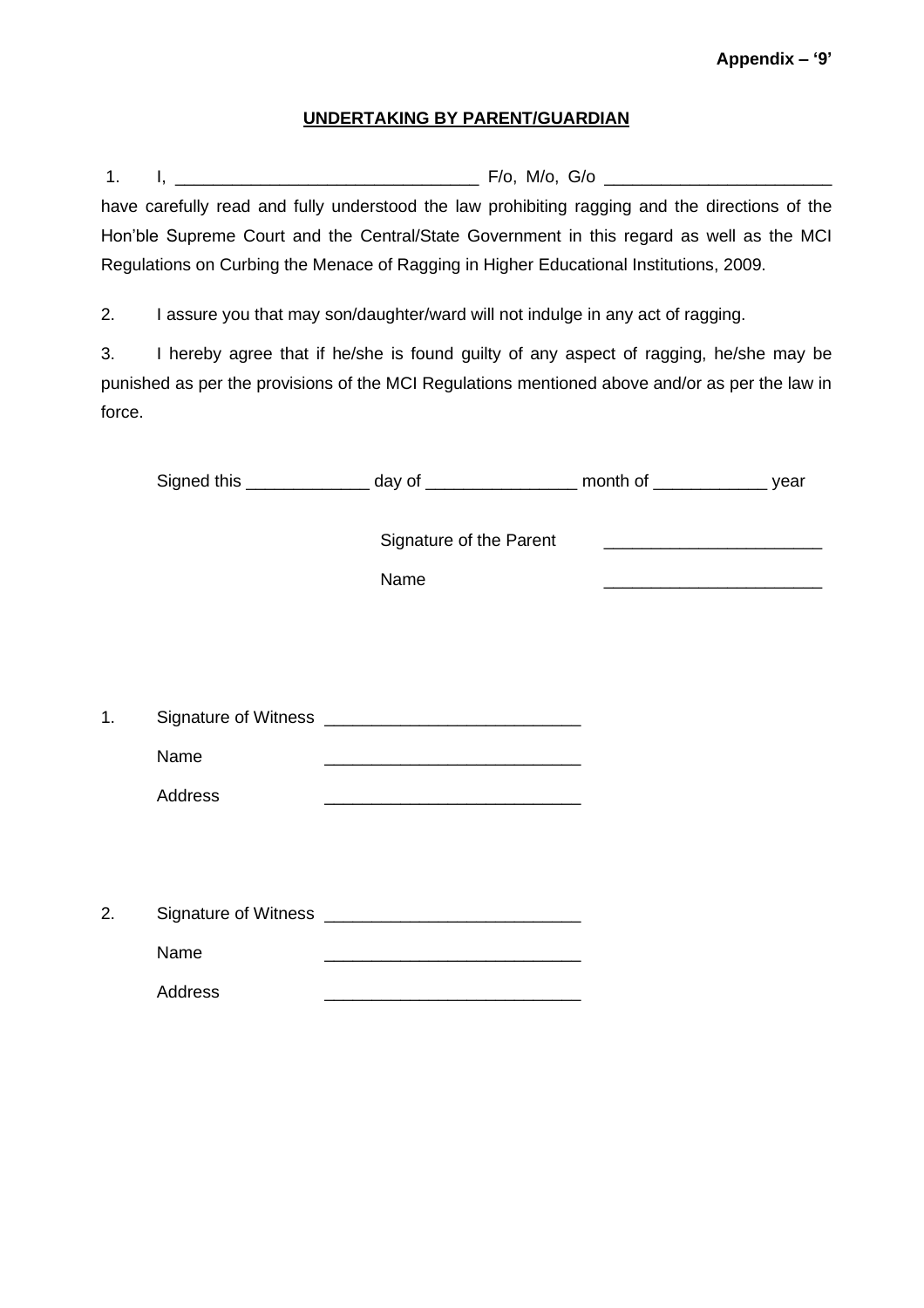|                                                           | <b>Appendix 10(A)</b>                                                                                                                                                                                                             |                    |
|-----------------------------------------------------------|-----------------------------------------------------------------------------------------------------------------------------------------------------------------------------------------------------------------------------------|--------------------|
|                                                           | CERTIFICATE NO - 1<br>(Refer to admission in ACMS in the Admission Brochure)                                                                                                                                                      |                    |
|                                                           | CHILDREN OF SERVING ARMY PERSONNEL HAVING 10 YEARS CONTINUOUS SERVICE<br>IN THE ARMY, RETIRED/RELEASED/DISCHARGED AFTER 10 YEARS OF SERVICE OR<br>GRANTED/ AWARDED REGULAR/FAMILY/LIBERALISED FAMILY/DISABILITY<br><b>PENSION</b> |                    |
| (By OC Unit/Pers Branch, AHQ/DSS & A Board/Record Office) |                                                                                                                                                                                                                                   |                    |
|                                                           | 1. Certified that Mr/Ms is Son/Daughter of                                                                                                                                                                                        |                    |
|                                                           | No Rank Name Unit                                                                                                                                                                                                                 |                    |
|                                                           | who has 10 years of continuous service in the Army from to the to the service in the Army from the service in the Army from the service in the Army from the service in the Army from the service in the Army from the service    |                    |
| <u> 1989 - Johann Barnett, fransk politiker (</u> † 1920) |                                                                                                                                                                                                                                   |                    |
|                                                           |                                                                                                                                                                                                                                   |                    |
|                                                           | Name Manne Manne Manne Manne Manne Manne Manne Manne Manne Manne Manne Manne Manne Manne Manne Manne Manne Manne Manne Manne Manne Manne Manne Manne Manne Manne Manne Manne Manne Manne Manne Manne Manne Manne Manne Manne M    |                    |
|                                                           |                                                                                                                                                                                                                                   |                    |
|                                                           |                                                                                                                                                                                                                                   |                    |
|                                                           |                                                                                                                                                                                                                                   |                    |
|                                                           | Certified that Mr/Ms is Son/Daughter of No Rank                                                                                                                                                                                   |                    |
|                                                           | Name who has been granted/awarded regular pension,                                                                                                                                                                                |                    |
|                                                           | family pension, liberalised family pension or disability pension at the time of his superannuation, demise,                                                                                                                       |                    |
| discharge or Release / Invalidment Medical Board.         |                                                                                                                                                                                                                                   |                    |
|                                                           | Certified that Mr/Ms is Son/Daughter of No/Ex Recruit No Rank                                                                                                                                                                     |                    |
|                                                           | Name who was medically boarded out and granted disability pension.                                                                                                                                                                |                    |
|                                                           |                                                                                                                                                                                                                                   |                    |
|                                                           |                                                                                                                                                                                                                                   |                    |
| Place:<br>Date:                                           | OC Unit/Pers Branch, AHQ (for serving personnel)<br>DSS&A Board/ Record Office (for                                                                                                                                               | retired personnel) |
|                                                           | Office Seal                                                                                                                                                                                                                       |                    |
|                                                           | Name<br>Designation                                                                                                                                                                                                               |                    |
|                                                           |                                                                                                                                                                                                                                   |                    |
|                                                           |                                                                                                                                                                                                                                   |                    |
| Notes:<br>Strike out the portion which is not applicable. |                                                                                                                                                                                                                                   |                    |
|                                                           | If retired/released with pension benefits, attach certificate from Pension paying authority.                                                                                                                                      |                    |
|                                                           | If retired/released on medical grounds with disability pension, attach copy of Medical Board proceedings.                                                                                                                         |                    |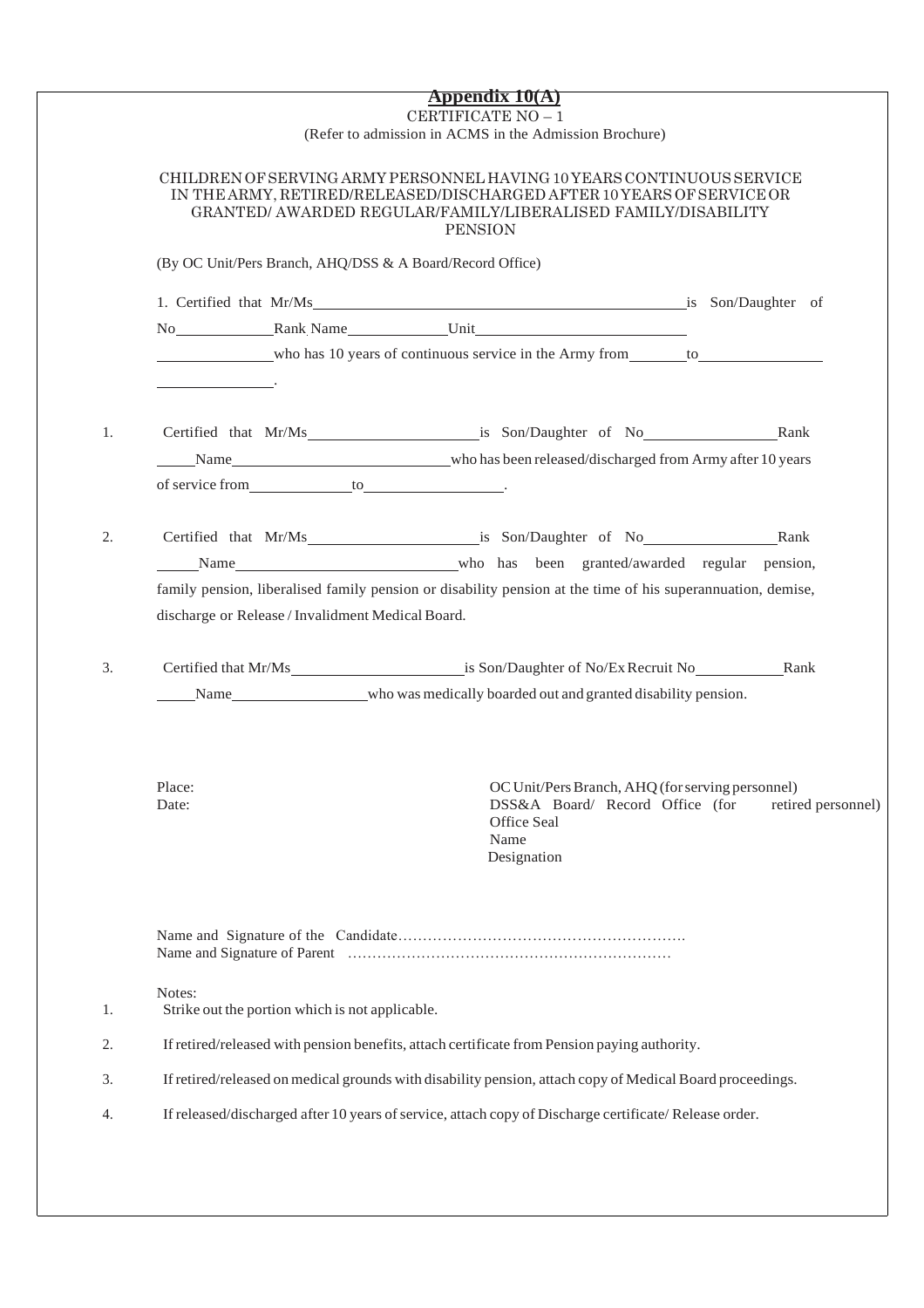#### **APPENDIX 10(B)**

# CERTIFICATE NO – 2

(Refer to admission in ACMS in the Admission Brochure)

#### STEP CHILDREN OF ARMY PERSONNEL WHO WERE BORN FROM WEDLOCK WHERE ATLEAST ONE PARENT BELONGED TO THE ARMY/ ADOPTED CHILDREN OF ARMY PERSONNEL WHO HAVE BEEN ADOPTED ATLEAST 5 YEARS PRIOR TO COMMENCEMENT OF COURSE

By OC Unit/Pers Branch, AHQ/DSS & A Board/Record Office)

| 1.                                                                                                                                                | Certified that Mr/Ms |                                                    |  |
|---------------------------------------------------------------------------------------------------------------------------------------------------|----------------------|----------------------------------------------------|--|
|                                                                                                                                                   |                      | is Son/Daughter of No Rank Rank                    |  |
| Name__________________________Unit and he/she was born from wedlock where the father/mother                                                       |                      |                                                    |  |
| belonged to Army and had served in the Army for 10 years or is serving in the Army and has minimum 10                                             |                      |                                                    |  |
| years of service.                                                                                                                                 |                      |                                                    |  |
| 2.                                                                                                                                                |                      |                                                    |  |
|                                                                                                                                                   |                      | Rank Name Name who had served in the Army for 10   |  |
| years or is serving in the Army and has minimum 10 years of service and he/she was adopted on                                                     |                      |                                                    |  |
| (5 years prior to commencement of course).                                                                                                        |                      |                                                    |  |
|                                                                                                                                                   |                      |                                                    |  |
| Place:                                                                                                                                            |                      | OC Unit/Pers Branch, AHQ (for serving personnel)   |  |
| Date:<br>Office Seal                                                                                                                              | Name                 | DSS&A Board/ Record Office (for retired personnel) |  |
|                                                                                                                                                   | Designation          |                                                    |  |
|                                                                                                                                                   |                      |                                                    |  |
| Notes:                                                                                                                                            |                      |                                                    |  |
| 1. Attach copy of legal papers and Part II order of adoption of child.<br>2. Attach Certificate/ Part II order of birth and copy of kindred roll. |                      |                                                    |  |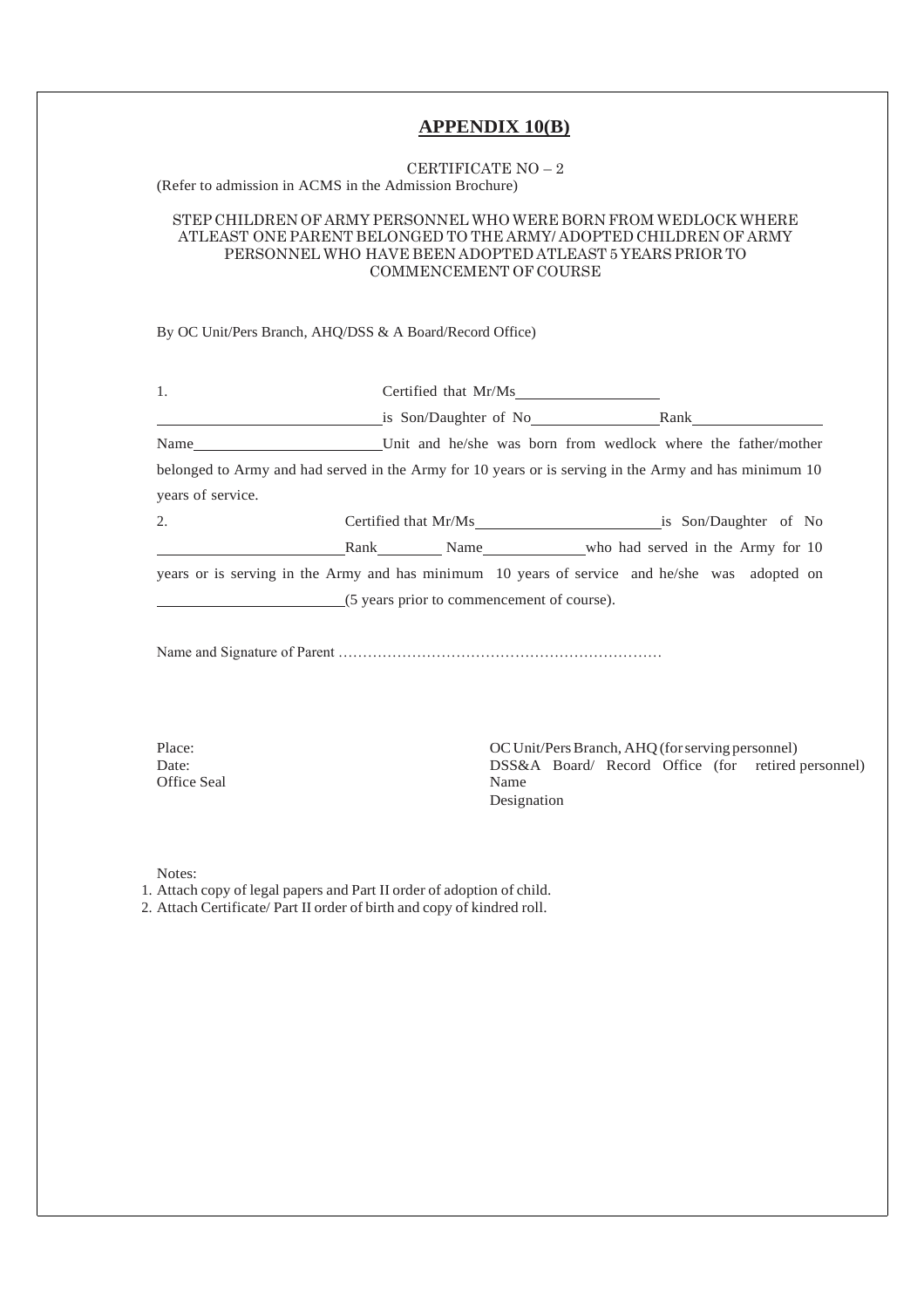#### **Appendix 10 (C)**

#### CERTIFICATE NO – 3

(Refer to admission in ACMS in the Admission Brochure)

#### CHILDREN OF ARMY MEDICAL/DENTAL CORPS OFFICERS SERVINGIN AIRFORCE/NAVY ANDMNS/APSANDTAPERSONNEL

(By Parent & Countersignature by OC Unit/Pers Branch, AHQ/DSS & A Board/Record Office)

| 1. I, No         | Rank | Name |                |  |
|------------------|------|------|----------------|--|
| Father/Mother of |      |      | certify that:- |  |

(a) I am/was commissioned in Army Medical/Dental Corps and have/had not been seconded to Navy or Air Force and have 10 years of service in the Army.

OR

(b) I am/was commissioned in Army Medical/Dental Corps and have/had been seconded to Navy or Air Force but I have/had served in the Army for minimum 10 years.

 $\qquad \qquad \text{I}$ 

| am/was APS personnel on deputation and have/had more than 10 years of service in the Army from |  |  |  |  |  |
|------------------------------------------------------------------------------------------------|--|--|--|--|--|
|                                                                                                |  |  |  |  |  |

OR

(d) I am/was APS personnel directly recruited into APS and have/had more than 10 years of service in the Army from \_\_\_\_\_\_\_\_\_ to\_

(e) I am/was TA personnel who is in receipt of pension and have/had put in more than 10 years of embodied service in TA from  $\qquad \qquad$  to  $\qquad \qquad$ .

(f) I am/was member of MNS who isin receipt of pension and have/had more than 10 years of service as member of MNS.

Place: Signature Date: Signature Date: Signature Date: Signature Date: Signature Date: Signature Date: Name. De Name, Designation and Unit

#### **COUNTERSIGNED**

The facts in the above mentioned undertaking have been verified from official records and found correct.

Place:  $\overline{OC}$  Unit/Pers Branch, AHQ (for serving personnel)<br>Date:  $DSS&A$  Board/ Record Office (for retired DSS&A Board/ Record Office (for retired personnel) Office Seal Name Designation

Name and Signature of the Candidate …………………………………………………………

1. Strike out the Portion/Para not applicable.

2. Relevant documents of service record.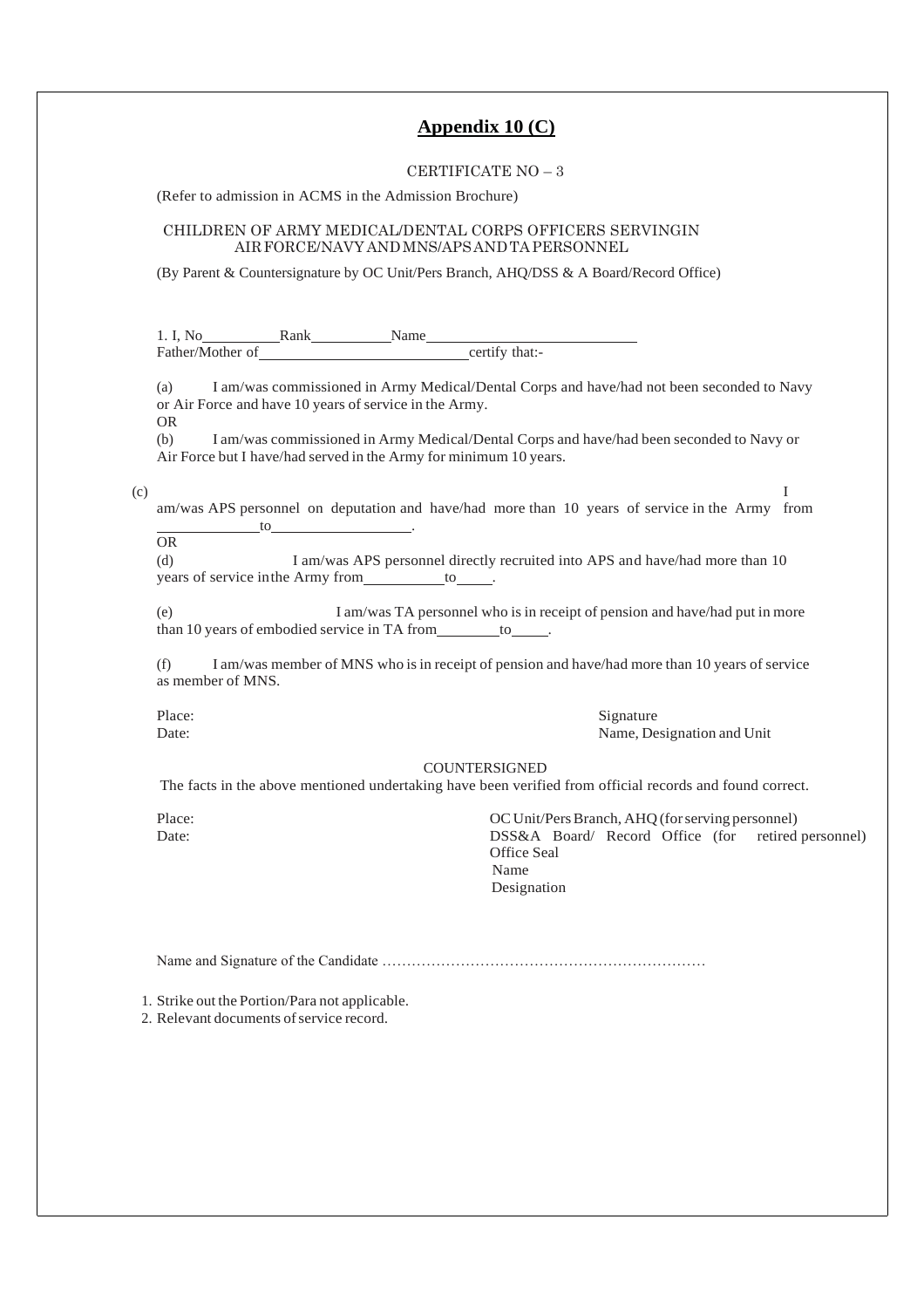#### **Appendix - 10 (D)**

#### WILLINGNESS CERTIFICATE (CERTIFICATE NO – 4) (For MBBS Programme)

1.I ……………………………………….son/daughter of ……………………….. ……….declare that:-

(a) I fulfil all the eligibility conditions for admission to ACMS aslaid down in the Admission

Brochure. (b)I have passed the qualifying examination in (Year)

(c) I have read all the rules for admission to MBBS course and only after understanding these rules, I am submitting this declaration.

(d)The information given by me in my application istrue to the best of my knowledge.

(e) I hereby agree to conform to any rule, act and law enforced by GGSIP University/ACMS and I hereby undertake that as long as I am a student of ACMS, I will do nothing either inside or outside the ACMS that will result in disciplinary action against me under the rules, act and laws of the GGSIP University/ACMS.

(f) I fully understand that the Management of ACMS will have full liberty to expel/rusticate me from the College for any infringement of the rules of conduct and discipline prescribed by the GGSIP University/ACMS and the undertaking given above.

(g) I undertake and bind myself to pay tuition fee and other charges as laid down in Admission Brochure. I also undertake to pay the revised fee and other charges as revised by ACMS from time to time and in case of default on my part, the Management of the ACMS may take action as deemed fit including striking off my name from the rolls of the college.

(h) I fully understand that ragging is banned in the College and Hostel and if I indulge in such an act, I shall be subject to laid down punishment.

2.I have read and certify/accept all of the above clauses.

……………………………………. ………………………………………. Signature of the Parent Signature of the Candidate Date: Date:

ACCEPTING AUTHORITY (For office use only)

1. Accepted/Rejected : (Mention in ink in front)

2. If rejected assign reason clearly :

Date: (Signature along with Name)